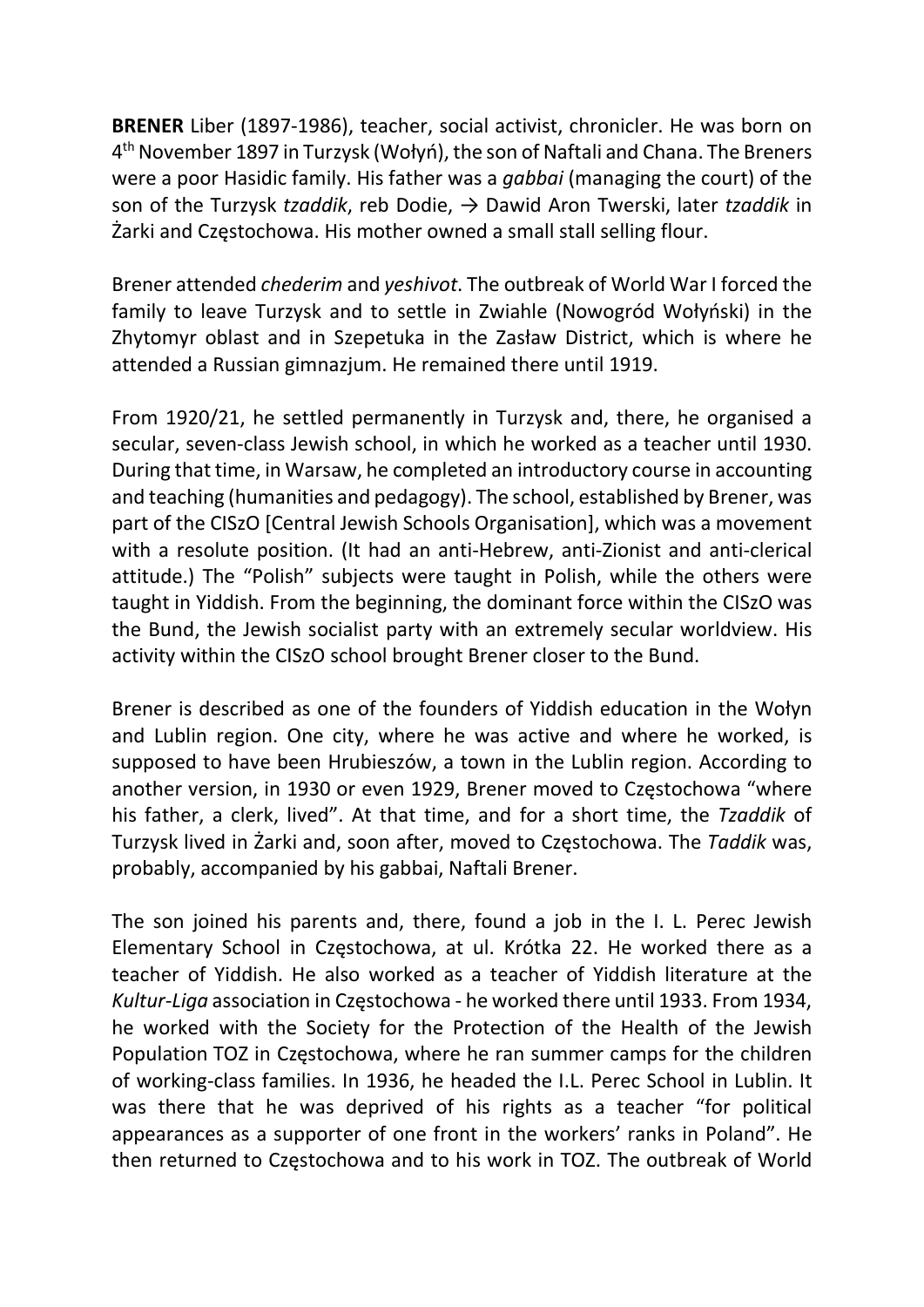War II found him near Częstochowa. He returned to the city when travelling, once again, became possible.

He soon also returned to his social and political activities. His work in TOZ made it easier for Bund members to enter the underground. In the Częstochowa ghetto, he was one of those most active in the underground, contrary to what he wrote after the war - that he was never a fighter. Until the end of the existence of the "Big Ghetto", the Bund, like other Jewish parties and groupings, was reluctant to form military units in order to take on defence activities. Opposition activities were directed mainly against the Council of Elders (Judenrat), the legal Jewish representative to the German authorities and which was completely submissive towards those authorities.

Many doctors, nurses and young volunteers were recruited to work at TOZ. Outpatient clinics and doctors' offices were opened, where sick Jews were treated for free. Common rooms were created to feed children, provide them with care and offer them practical classes to learn basic subjects. (In Częstochowa, the Germans did not permit Jewish schools to operate.) The soul of many of these endeavours was Liber Brener.

The Bund members gathered around  $\rightarrow$  Dr. Adam Wolberg, a former doctor in the Polish Army. He was seen as the head of a future combat organisation. However, the liquidation of the Częstochowa ghetto, in September 1942, surprised all the Jews., They were disorganised, defenceless and unable to resist. SO that everyone endeavoured to save themselves. Liber Brener was "selected" on ul. Krótka, because he had a certificate stating that he was a brush maker. Later, as a former activist and as an efficient organiser, he was employed by the Judenrat. He received a horse-drawn cart which he used to bring produce, from the former TOZ warehouses, to the "Metalurgija" kitchen. During these trips, he would witness selections. Sometimes, he would manage to smuggle someone past the police cordons.

The Jewish Fighting Organisation [ŻOB - Żydowska Organizacja Bojowa] was established inside the "Small Ghetto", in which the surviving Jewish workers were imprisoned. Bund members also participated in its creation. The meeting was held at the camp laundry at ul. Garncarska 56, where Brener worked. However, ŻOB split into party groupings and the left-wing Zionists took over command. Grenade production commenced and weapons were obtained in preparation to defend the "Small Ghetto" in the event of its liquidation. The Bund supported this option.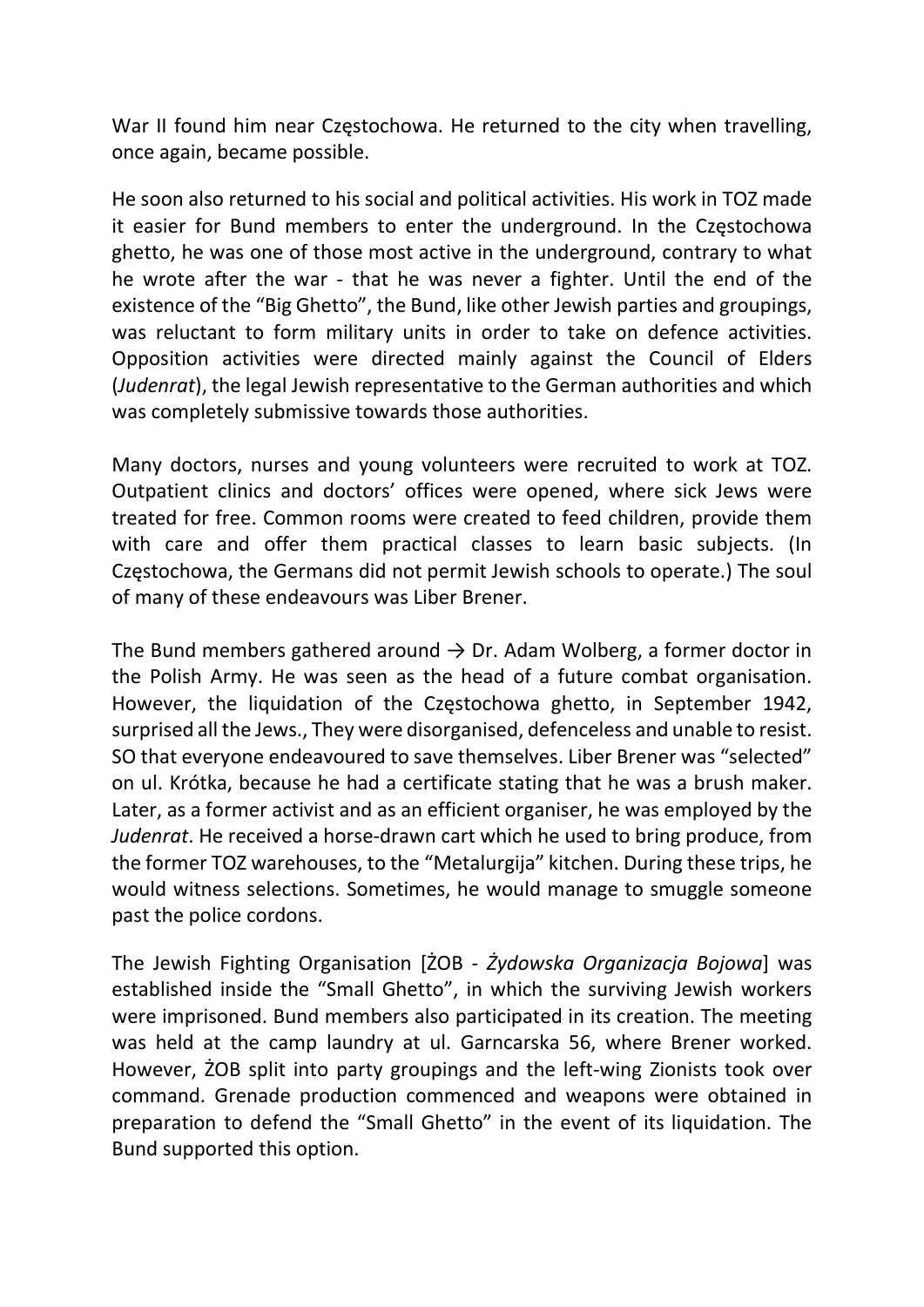On 25<sup>th</sup> June 1943, the Germans began the liquidation of the "Small Ghetto". Left alive were only those employed in the German armaments plants. Brener found himself in the HASAG Pelcery factory camp, working in the camp's bathhouse and delousing room under the supervision of the engineer Horowicz. Contrary to reports written after the war, no underground activity was carried out inside the camp. The watchword was to keep alive as many people as possible in the organisation. Helping in this were funds received from the "Żegota" Council to Aid Jews and central party authorities in Warsaw. The funds were taken over by party representatives in the camps and then were divided amongst their members. Towards the end of the camp's existence, Brener was searched by an SS-man, who found several hundred dollars, not hidden in a party hiding-place, but in a suitcase. This could not have been an arbitrary seizure of money, since it was not him, but  $\rightarrow$  Motek Kusznir, who acted as the Bund representative in the aid distribution decisions.

On 15th January 1945, the Germans began the evacuation of the factory camps. Brener remained in the camp and was released at night on 16<sup>th</sup> [January]. Three days after leaving the camp, Brener met with J. Krauze, Herszel Prozer and Eliasz Sztajnic who, together with him, were active in the Bund underground committee. They decided to resume party activity in Częstochowa. When the party committee was formed, Liber Brener was elected as its chairman.

He was also involved in the creation of the Okregowy Komitet Żydowski [District] Jewish Committee] in Częstochowa. Its task was to ensure a basic existence for the released Jewish prisoners, as well as for those Jews who had survived the occupation in hiding. Brener was elected as chairman of this committee. In this role, he proved himself to be an experienced social and political activist. One of the tasks was to take care of the damaged Jewish cemetery and to rebuild the wall around it.

Brener and his companions also considered as to how to commemorate the tragic history. They took over the files of the German-created Judenrat from the former German administrative premises. They intended to write a historical monograph. Liber Brener was the best prepared for this task. All the more so as he was soon to become a member of the Bund Central Committee in Poland and was one of those most active in the Historical Commission of the Central Jewish Committee in Poland (later transformed into the Jewish Historical Institute in Warsaw). Liber Brener was an ideological and active opponent of Zionism. He believed in the possibility of creating Jewish life in Poland and, after the Holocaust, he remained in Poland with a group of intellectuals.